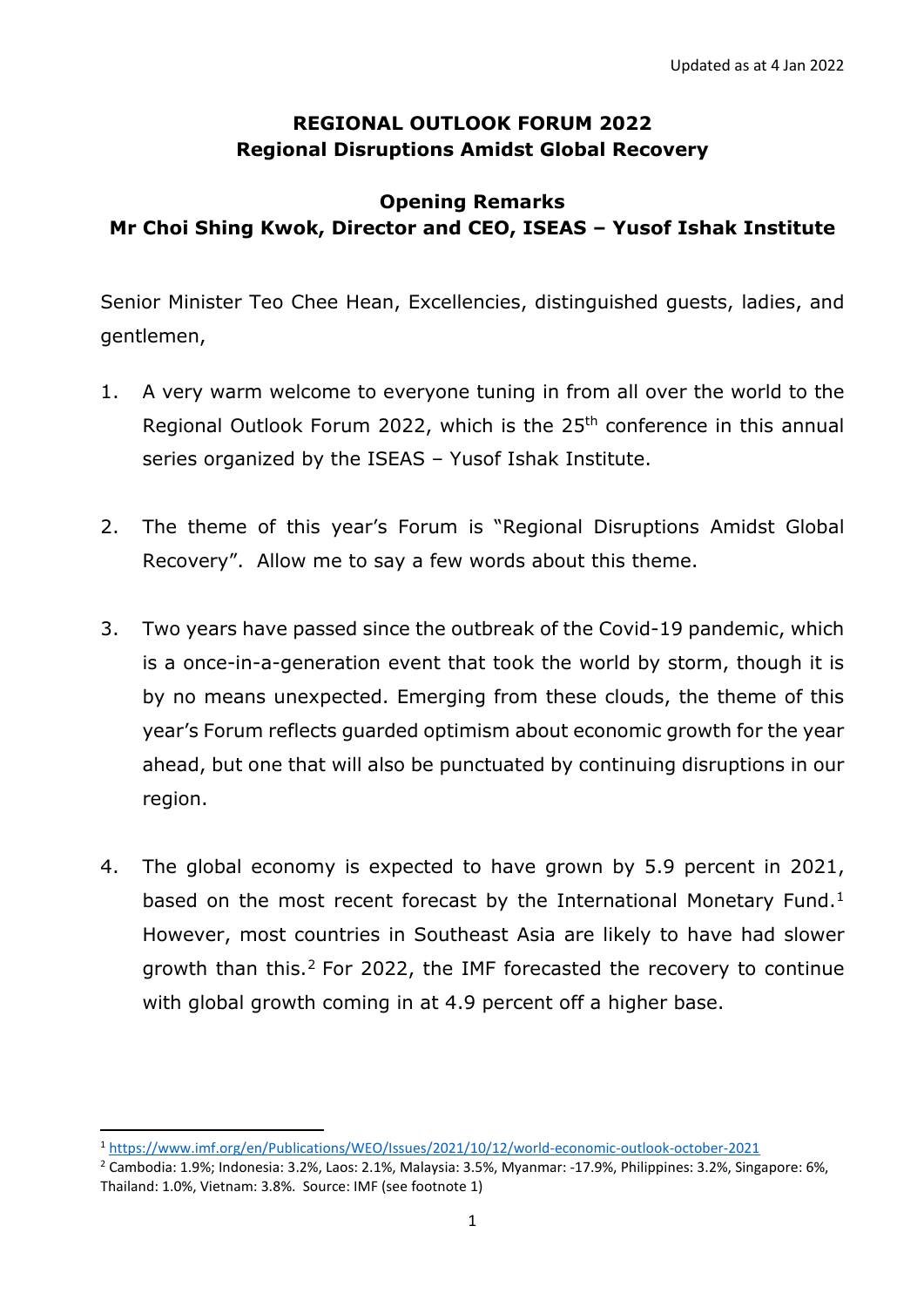- 5. As we have learned from the experience of the past two years, it will be prudent to still expect some twists and turns in the road ahead. A few recent developments continue to cloud our view of the future. They include the explosive spread of the Omnicron variant, persisting inflationary pressures and the Federal Reserves' likely response to them, continuing geopolitical tensions between China and the US, and the anticipated but still shocking impact of climate change which is increasingly being felt everywhere.
- 6. Regardless of how these developments unfold in the course of this year, the economic and political trajectories of Southeast Asian countries are likely to witness some degree of divergence due to differences in their Covid-19 policy approaches and bureaucratic capacities, as well as other specific circumstances.
- 7. This implies that country-level details and insights into their trends will matter greatly. The format of our Forum is structured to address precisely this point. We will start with discussions on global and regional issues in the first panel, before going on to five country panels covering Vietnam, Thailand, Myanmar, Indonesia and Malaysia.
- 8. There are many issues on the horizon for each of the panels which I am sure the speakers and panellists today and tomorrow will discuss. They range from the worrying trajectory of superpower competition, escalating domestic unrest in Myanmar, political factionalism in Thailand, fleet-footed balancing between different strategic imperatives by Vietnam and the surprisingly politicised atmospheres in Malaysia and Indonesia, where elections are at least technically not due so soon. I am sure all of our participants will have an intellectually stimulating experience listening to the insights that our speakers will share on these issues.